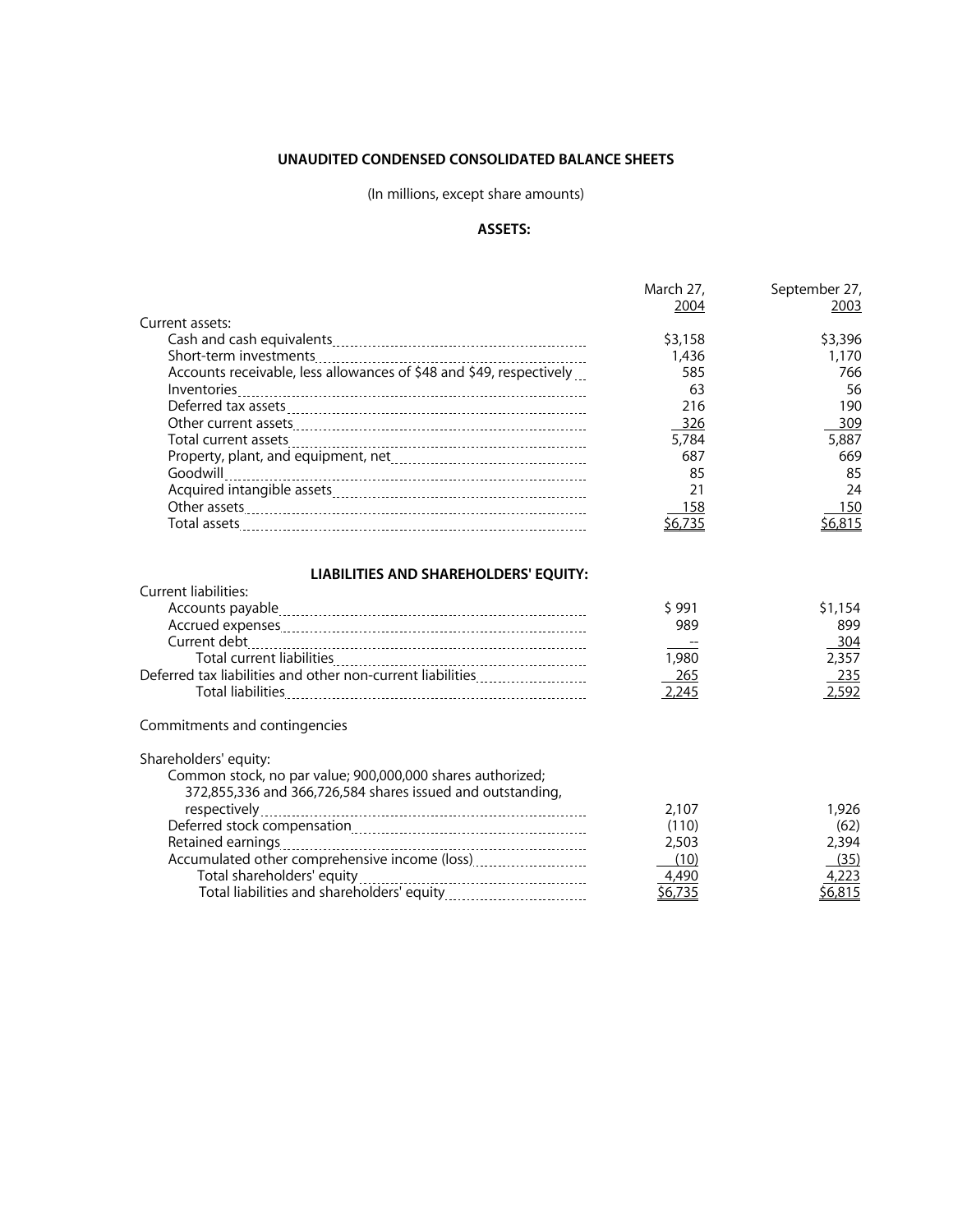## **UNAUDITED CONDENSED CONSOLIDATED STATEMENTS OF OPERATIONS**

# (In millions, except share and per share amounts)

|                                                                                                                                           | THREE MONTHS ENDED      |                                     | SIX MONTHS ENDED          |                                |  |
|-------------------------------------------------------------------------------------------------------------------------------------------|-------------------------|-------------------------------------|---------------------------|--------------------------------|--|
|                                                                                                                                           | March 27,<br>2004       | March 29,<br>2003                   | March 27,<br>2004         | March 29,<br>2003              |  |
|                                                                                                                                           | \$1,909<br>530          | \$1,475<br>1,057<br>418             | \$3,915<br>2,849<br>1,066 | \$2,947<br>2,123<br>824        |  |
| Operating expenses:<br>Research and development<br>Selling, general, and administrative<br>Total operating expenses                       | 123<br>345<br>10<br>478 | 119<br>300<br>$\overline{3}$<br>422 | 242<br>688<br>10<br>940   | 240<br>599<br><u>26</u><br>865 |  |
|                                                                                                                                           | 52                      | (4)                                 | 126                       | (41)                           |  |
| Other income and expense:<br>Gain on sales of non-current investments<br>Interest and other income, net<br>Total other income and expense | 12<br>- 12              | 23<br>23                            | 4<br>21<br>25             | <u>52</u><br>52                |  |
| Income before provision for income taxes<br>Provision for income taxes                                                                    | 64<br>18                | 19<br>5                             | 151<br>42                 | 11<br>$\overline{3}$           |  |
| Income before accounting change                                                                                                           | - 46                    | 14                                  | 109                       | 8                              |  |
| Cumulative effect of accounting change, net                                                                                               |                         |                                     |                           | (2)                            |  |
|                                                                                                                                           | $\frac{5}{9}$ 46        | \$14                                | \$109                     | <u>6</u>                       |  |
| Earnings per common share before accounting change:                                                                                       | \$0.12                  | \$0.04<br>\$0.04                    | \$0.30<br>\$0.29          | \$0.02<br>\$0.02               |  |
| Earnings per common share:                                                                                                                | \$0.13<br>\$0.12        | \$0.04<br>\$0.04                    | \$0.30<br>\$0.29          | \$0.02<br>\$0.02               |  |
| Shares used in computing earnings per share (in thousands):<br>Basic 265,347                                                              |                         | 360,490<br>362,243                  | 363,898<br>375,168        | 359,774<br>361,591             |  |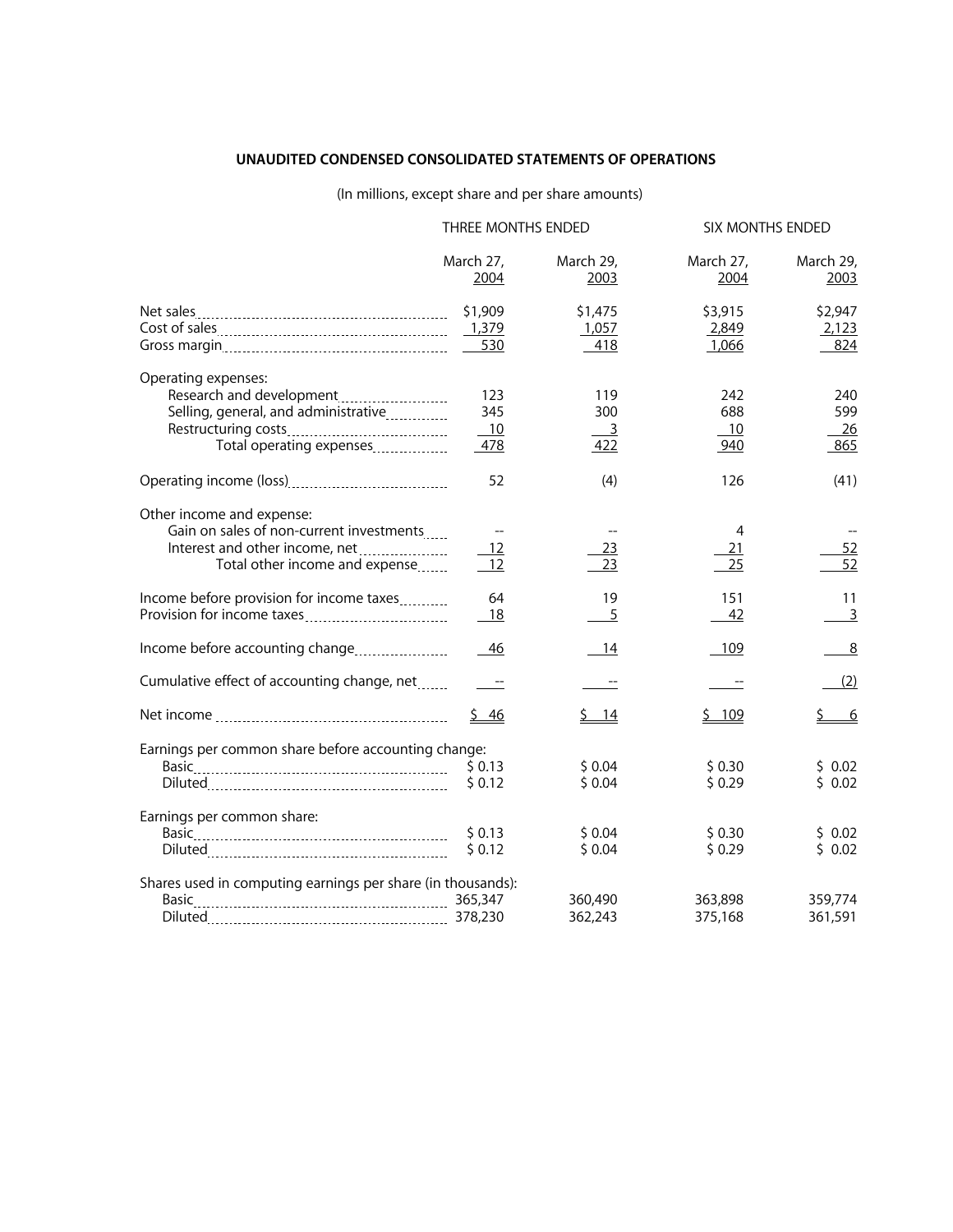### **UNAUDITED NON-GAAP CONDENSED CONSOLIDATED STATEMENT OF OPERATIONS**

(In millions, except share and per share amounts)

## THREE MONTHS ENDED MARCH 27, 2004

|                                                                                                                     | As Reported      |                            | Non-GAAP<br>Adjustments |     | Non-GAAP                |  |
|---------------------------------------------------------------------------------------------------------------------|------------------|----------------------------|-------------------------|-----|-------------------------|--|
|                                                                                                                     | \$1,909          |                            |                         |     | \$1,909<br>1,379<br>530 |  |
| Operating expenses:<br>Research and development<br>Selling, general, and administrative<br>Total operating expenses |                  | 123<br>345<br>$-10$<br>478 | (10)<br>(10)            | (a) | 123<br>345<br>468       |  |
|                                                                                                                     |                  | 52                         | 10                      |     | 62                      |  |
| Other income and expense:<br>Interest and other income, net<br>Total other income and expense                       |                  | - 12                       |                         |     | <u>_12</u><br>12        |  |
| Income before provision for income taxes                                                                            |                  | 64<br>18                   | 10<br>$\overline{3}$    | (b) | 74<br>21                |  |
|                                                                                                                     |                  | $\frac{5}{9}$ 46           | 7                       |     | -53                     |  |
| Earnings per common share:                                                                                          | \$0.13<br>\$0.12 |                            |                         |     | \$0.15<br>\$0.14        |  |
| Shares used in computing earnings per share (in thousands):<br>Basic 265,347                                        |                  |                            |                         |     | 365,347<br>378,230      |  |

**Notes:**

*(a)* Pre-tax restructuring costs

*(b)* Tax impact of restructuring costs